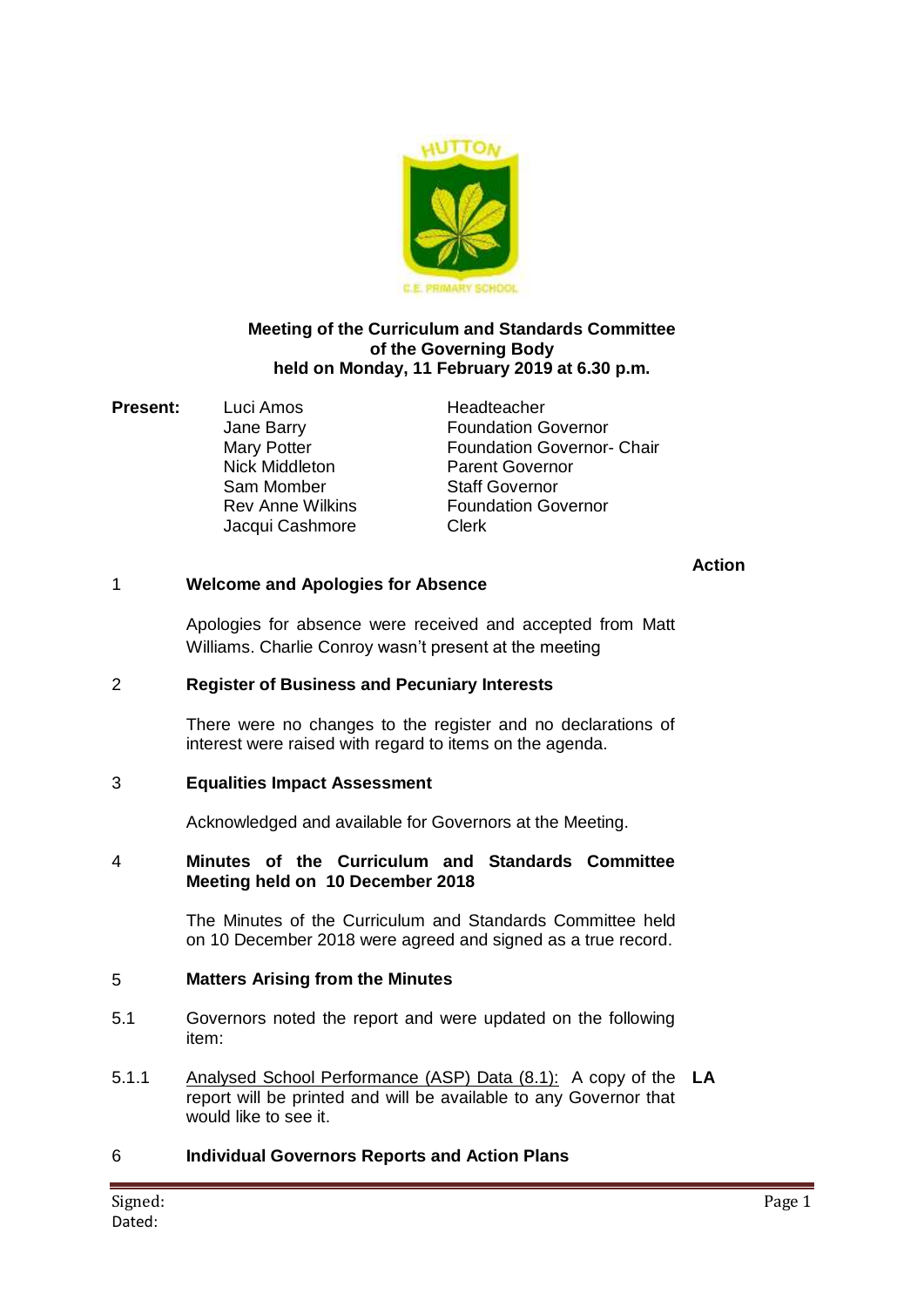## 6.1 SEND

6.1.1 Mary had met with Alayna Smith, Staff Subject Lead and a report had been distributed to Governors in advance of the meeting.

#### 6.1.2 Governors comments/questions

- **Governors asked why the School Development Plan (SDP) section on the report was not completed.** Luci advised that SEND was not a SDP area but it is always an ongoing action.
- Mary confirmed that everything possible is done for these children and with the top up funding it is amazing what help they get and hopes funding will continue. Luci confirmed that the criteria for top up funding is changing.
- **A Governor highlighted that one child was moving to a special school and asked what would influence children moving to a special school.** Luci explained that there are 3 schools in the area and there is a combination of factors that would influence a move to a special school. It would usually be through discussion with parents and that we could no longer meet their child's needs or parental choice, as to whether they want their child to stay in main stream or go to a special school. If a child were to go to a special school they would have to have an Educational Health Care Plan (EHCP) in place.This was a negotiatied transfer that school feel will be best for this child due to the severity of the child's needs.
- Data/Test results: Most of our SEND children are working within their year group expectations and are assessed against them. We do however have a number of children, who due to their needs are working below their year group expectation in all areas of the curriculum and are assessed against the outcomes they are working towards.
- Governors reviewed the Hutton SEND Data tracking table. Wave 3 children have an EHCP and funding in place and the Wave 2 children have outside agency input. At the end of Term 2 most children would be expected to be working at 'B+' within their year group. Children highlighted in turquoise on the data tracking are the children not quite there yet. Most of these children either have Dyslexia or have had speech and language difficulties which has impacted upon their reading and writing.
- Governors noted that no dyslexia screening takes place until Y3 but teachers are aware of dyslexic tendencies.
- 6.1.3 Governors thanked Mary and Alayna for their report.
- 6.2 Vulnerable Groups (G&T, PP, BME, Service Families)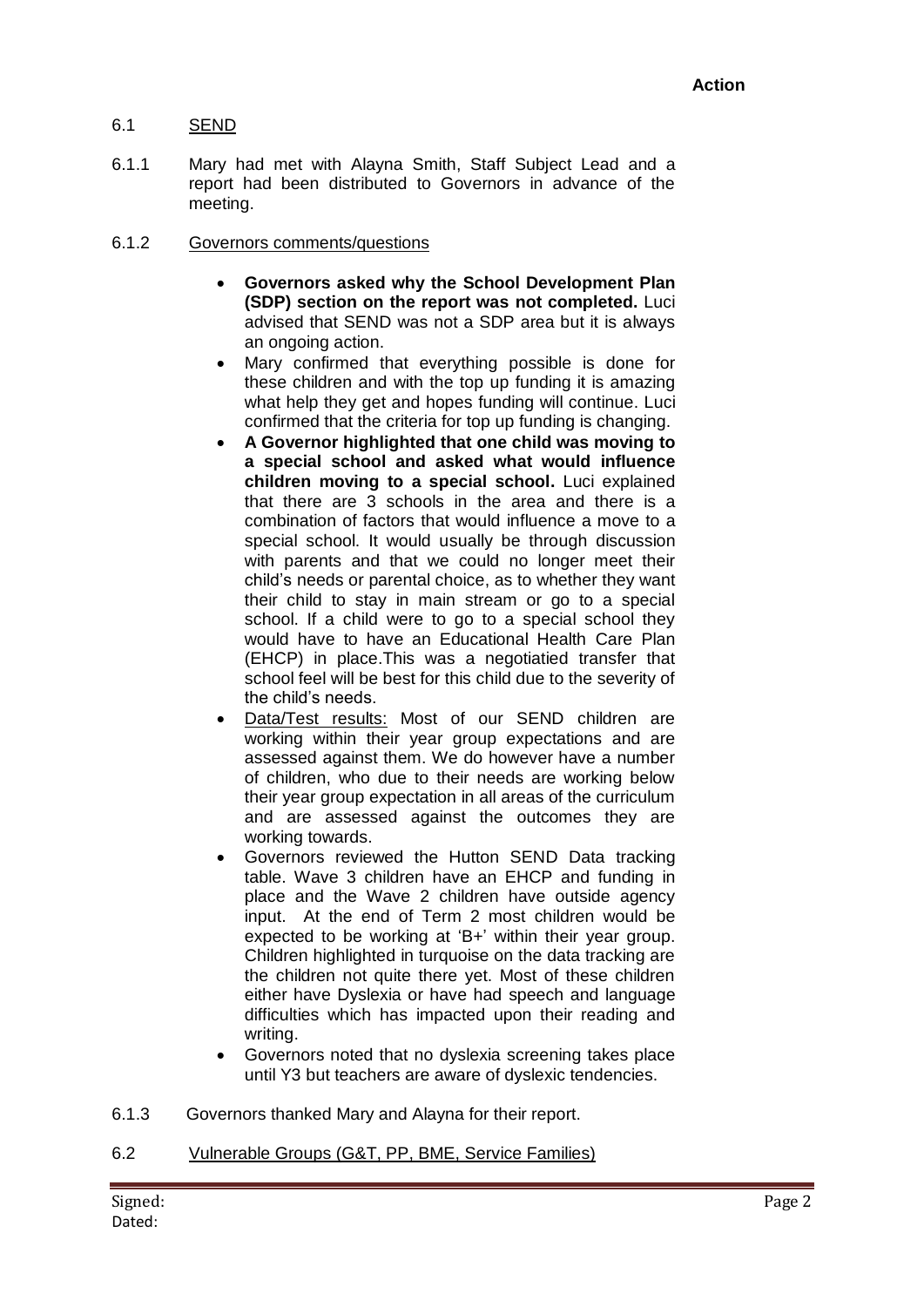### 6.2.1 Pupil Premium

## Pupil Premium Strategy Statement

- The Pupil Premium Statement was distributed and discussed. This document shows how pupil premium money has been spent.
- **Governors asked if we carry out a review of expenditure.** Luci confirmed that we did eg with MORPH the impact was sporadic. It really helped able children with spelling issues but other children and particularly Y4 found it difficult to grasp. Also with Nessy we found that older pupils didn't engage. Guided reading had been more successful and this really helped our Pupil Premium pupils. All Y5 Pupil Premium pupils were secure by end of Y5 (Reading), 4/5 pupils had moved a band up during the year (W to W+).
- For the 2018/2019 Pupil Premium Strategy Statement we added current attainment and used this to set the year's targets.
- **Governors asked if there are children that could be Pupil Premium children but haven't applied for this funding?** Luci confirmed that yes this is probably the case, as it depends what benefits you are receiving and it is up to parents to claim. Luci highlights Pupil Premium funding at the Reception meeting with parents and encourages parents to apply for funding. Some parents in Early Years don't see that it is necessary, as free school meals are included and some parents don't apply because they don't want to receive benefits.
- **Governors asked how parents apply for this benefit**. Parents can apply online through the North Somerset website.
- **Governors asked if we could include the link in a newsletter and also have this on our school website**. Luci agreed to take this forward.
- **LA**
- Governors reviewed the Pupil Premium attainment data in Maths and Writing. It was noted that with Maths pupils don't always start the year at 'Begin' because they already have some residual knowledge. With Writing it is slightly less, because it is specific to what punctuation etc they have to put in and there is less residual knowledge.

6.2.2 Gifted and Talented

- Gifted and talented children are harder to identify because of the way we are now teaching. We are pushing all children to do their best so there is no specific report on G&T.
- **Governors asked if we have any pupils who are very gifted and ahead of everyone else**. Luci advised that to be gifted and talented they are in the top 2% of the country and have to be ahead of their peers. We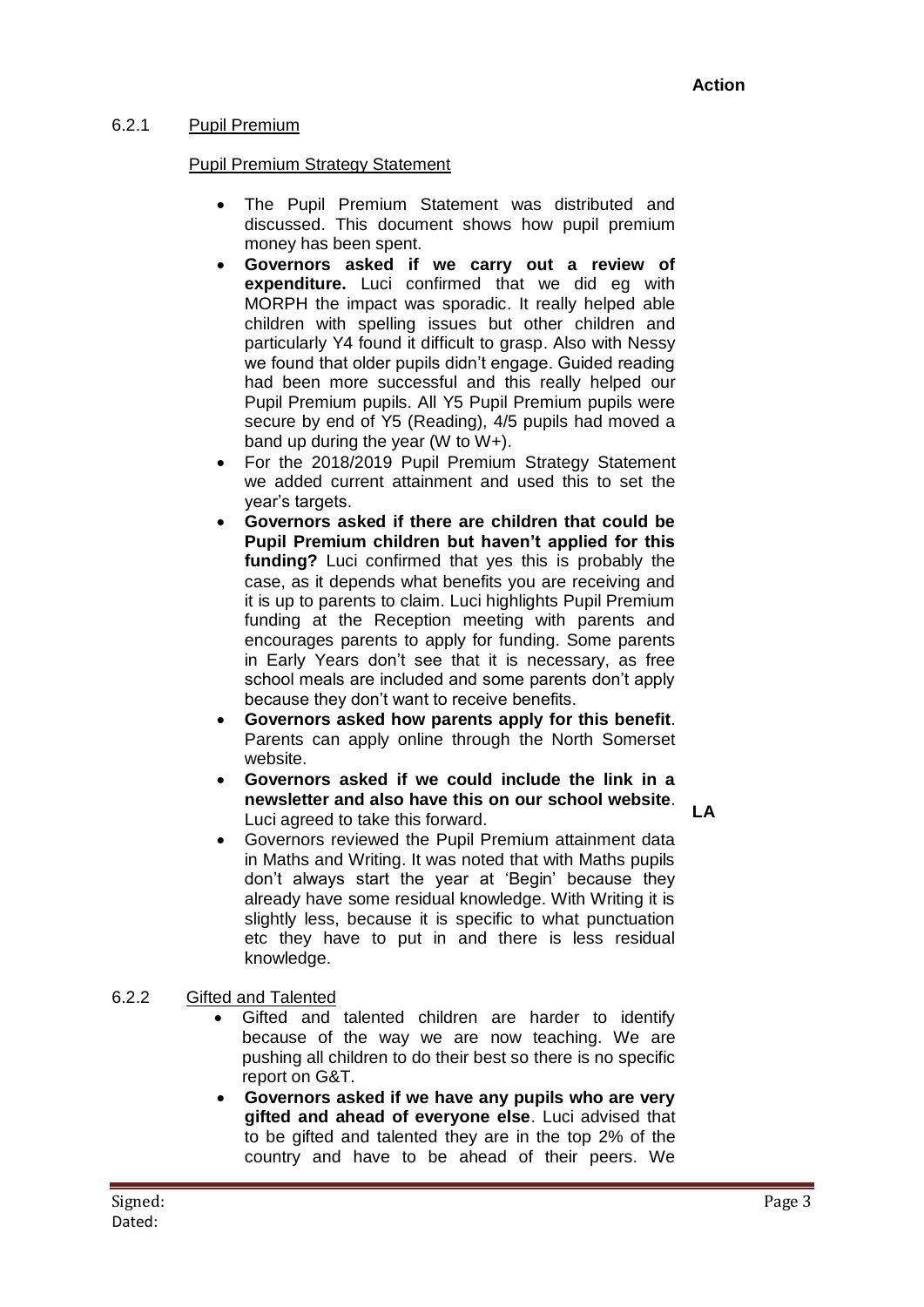#### **Action**

probably have 2 or 3 pupils. We have a child who is doing well in athletics, a gymnast, a ballroom dancer, a footballer and someone who is competing nationally in biking but as far as data goes we don't record this.

 Luci agreed to look at the talents that the children have and bring this data to the next meeting. **LA**

- 6.2.3 Black and Minority Ethnic (BME)
	- Of the 14 BME pupils, 100% of children are on track for Maths for KS1 and KS2.
	- Luci to bring BME data to the meeting each time she **LA** does the Pupil Premium report.

#### 6.3 RE

- 6.3.1 Anne had met with Wendy, Staff Subject Lead and a report had been distributed to Governors in advance of the meeting.
- 6.3.2 Highlights from the report:
	- The new scheme of work 'Understanding Christianity' has been fully rolled out across the whole of the school.
	- A new 2 year rolling plan has been produced and incorporate 4 terms of Christian teaching and 2 terms of other faiths.
	- To ensure full and extensive coverage, some year groups will repeat a strand of 'Understanding Christianity' and will use the "Digging Deeper" resources to extend learning and thinking. We have good resources available but we need to encourage teachers to use these. Wendy will be observing lessons and Anne will be part of this.
	- Evidence is recorded in their books and we also record some of their comments on flipcharts and record this in their books too.
	- Children have an hour a week per class, so it is important that teachers use the resources.
	- As teachers run through a cycle, they will begin to see the benefits of it paying off and the language and understanding will improve as they run with it and revisit areas.
- 6.3.3 Governors thanked Anne and Wendy for their report.

#### 7 **Policy Reviews**

- 7.1 Policies preface: This had been updated and will be distributed **LA/Clerk** to Governors for approval at the LGB Meeting in March.
- 7.2 RE: The policy had been reviewed and updated by the subject lead. Governors agreed the Policy.
- 7.3 SEND: The policy had been reviewed and updated by the subject lead. Governors agreed the Policy.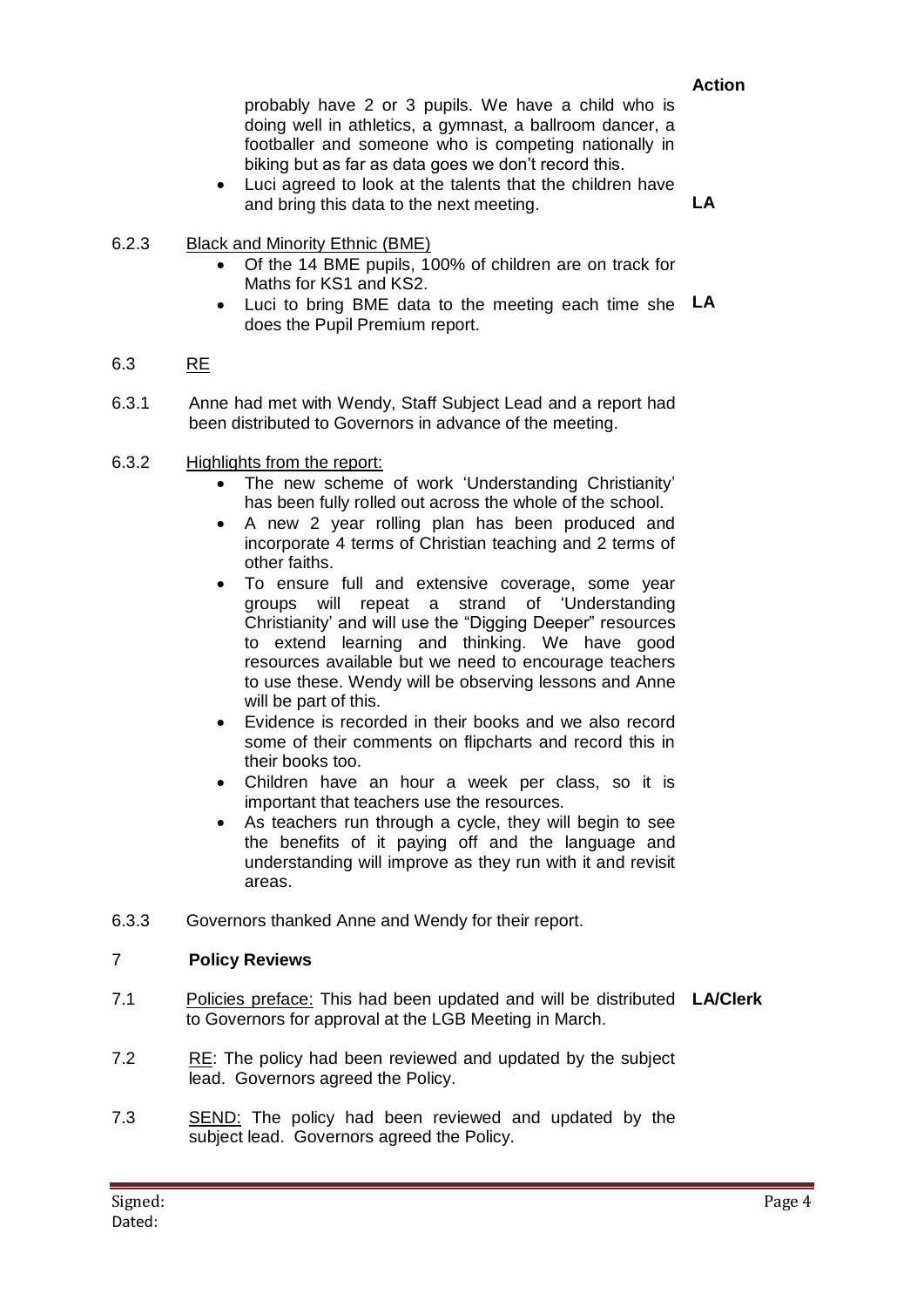- 7.4 Gifted & Talented/More able: The policy had been reviewed by the subject lead and there were no changes required. Governors agreed the Policy.
- 7.5 Educational Visits: The Policy had been reviewed and there were no changes required. Governors agreed the Policy.
- 7.6 Assessment recording & reporting including marking: policy was deferred and would be reviewed and brought to the next meeting for approval. **LA**
- 7.7 Drama:
	- The policy had been reviewed by the subject lead and there were no changes required.
	- **Governors asked where it refers to photograph LA evidence and video records, where do we reference safeguarding.** Following discussion it was agreed that this would be added to the policy preface and would therefore be part of all policies.
	- Governors agreed the Policy.

#### 8 **Self-Evaluation and RAG Rating**

- 8.1 Luci distributed an updated extract from the Self Evaluation Form.
- 8.2 Teaching: In Term 2 we monitored Maths and 87% (6/7) lessons were good or better. In Term 3 English lessons have been observed and we have been looking particularly at Rosenshine's Principles of Teaching. Luci is delighted that these are being introduced, practised and were evident throughout the lessons observed. Staff meeting discussions, are helping clarify and staff are sharing examples of how these are working.
- 8.3 Curriculum:
- 8.3.1 Staff have introduced knowledge organisers. Further work is being done on refining them, to ensure they include the most useful information to enable 'closing gaps' in children's knowledge and transferring the knowledge to long term memory. We anticipate that these will replace our curriculum maps in the future.
- 8.3.2 Governors asked how long after do we test that the knowledge has gone into their long term memory. The thinking is that they have to do lots of mini tests. It is about building the curriculum so it links as they go throughout the school. We do this through little quizzes or we might ask questions and not just at end of topic but later in the year too, where there would be links to other subjects.

## 9 **School Development Plan (SDP)**

9.1 The updated SDP action plans had been distributed in advance of the meeting and were noted by Governors.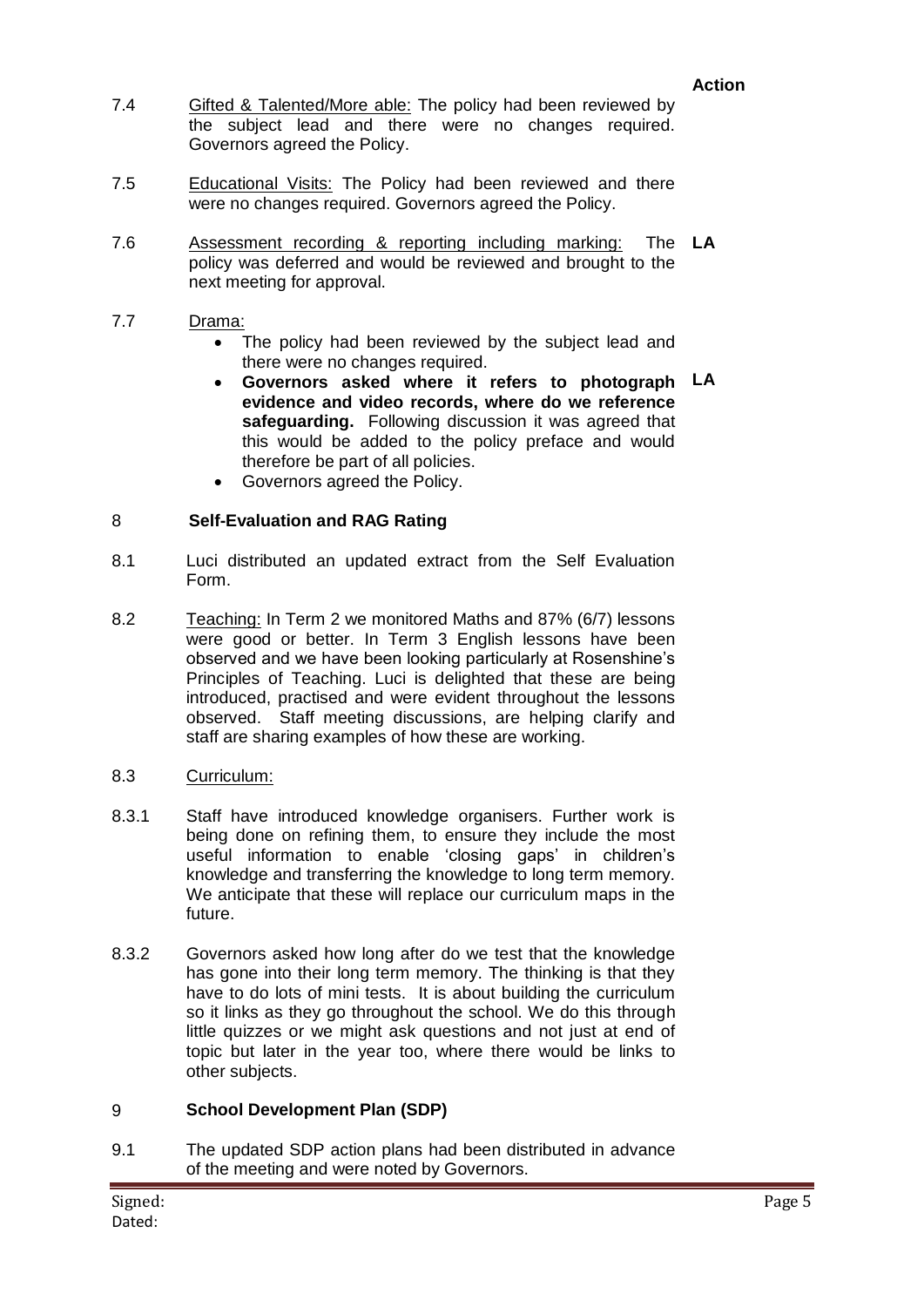9.2 Maths: TTRockStar data has been analysed and shows gaps between Y3/4 and Y5/6 and the need for TTRockstar to be introduced earlier to take account of the expectation of the Y4 government assessment due to be introduced in 2020. This will be completed on a computer or iPad and pupils will have 6 seconds per question. Y5 and Y6 are doing it well but Y4 need a bit more practice. Hutton will be doing a trial test this year.

#### 10 **Pupil Premium pupils' progression**

Discussed in Item 6.2 above.

#### 11 **Online Safety**

- 11.1 As a result of Safer Internet Day this week, when staff have been talking to pupils about their online usage at home, there are a number of pupils in Y3/Y4 who are saying that they would sign up to accounts without parental permission, wouldn't read terms and conditions and it is ok to play games for children older than their age range and that there is no problem with this. As a result we are speaking to a number of parents and will continue more work in this particular class.
- 11.2 Roblox continues to be an issue as it is marketed for 7+, which some games are suitable for, however the parental controls are for under 13 and the difference between 7 and 12 year olds is very marked. In addition some of the games are very unsuitable. Parents are often misled by the age range and don't actually check the content.
- 11.3 The safer internet work was very successful in Y5 when they willingly gave up data about themselves (name, favourite colour, what they ate for breakfast) and this was 'shared' with other staff. The pupils' reactions were very interesting and hopefully has got the message through that they need to consider what their data is being used for.

#### 12 **Training and Development**

- 
- 12.1 E-learning Headteacher and School Teacher appraisal and capability training: Jane completed these e-learning modules on 11 February.
	- New Curriculum Conference: Luci will be attending this conference on Wednesday 13<sup>th</sup> February
	- Heads and Chairs/Parish partners' day: Luci, Anne and Jane attended this training at the Diocese on 25 January 2019.
	- Clerk to re-circulate NGA e-learning information to Governors. **Clerk**
	- Clerk to record training on training record.

**Clerk**

## 13 **Agree Individual Governor Reports to next meeting**